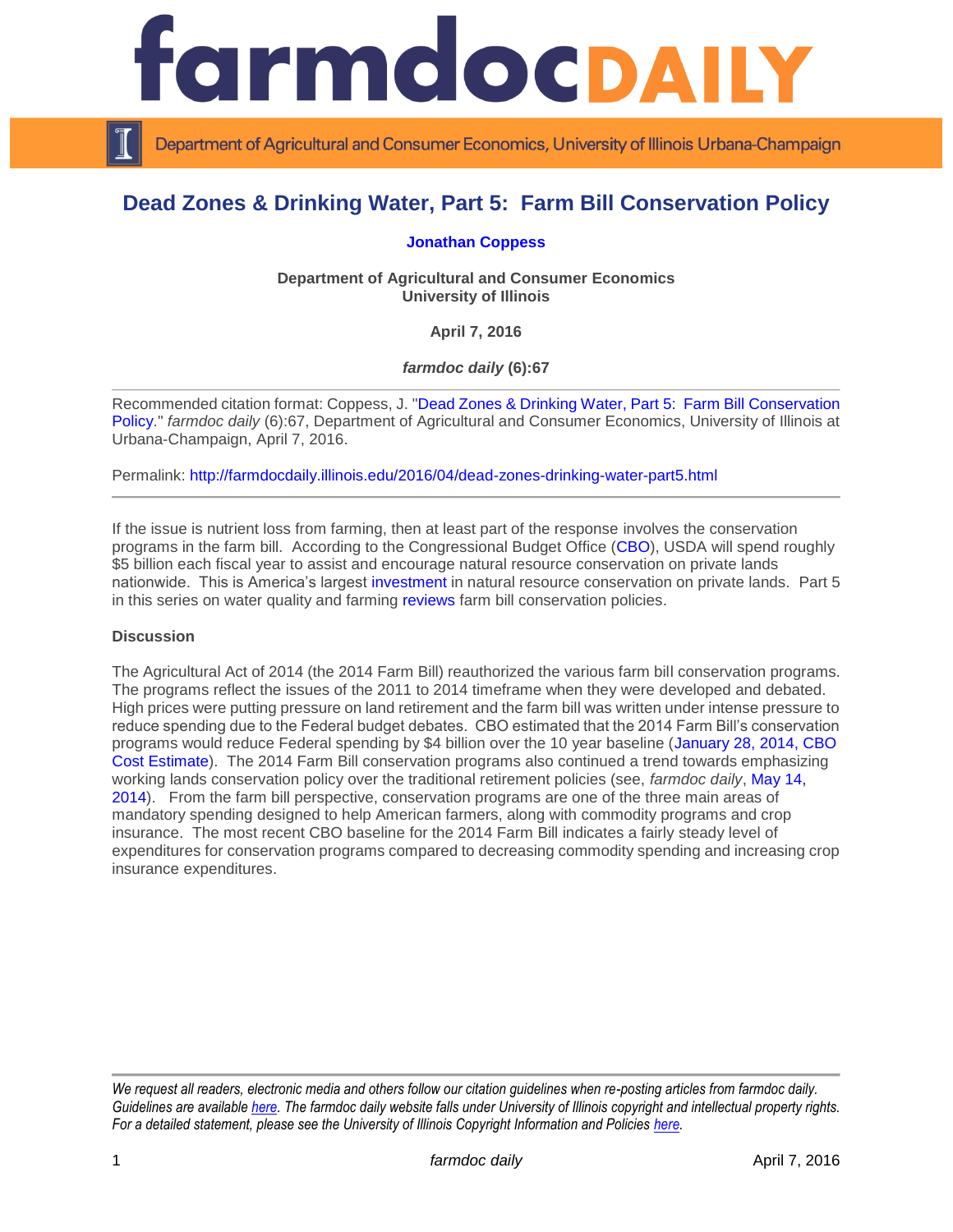

Generally, farm bill conservation policy can be divided into three categories: (1) land retirement conservation; (2) working lands conservation; and (3) conservation compliance.

### **(1) Land Retirement Policies.**

Land retirement policies make payments to landowners and farmers to remove land from agricultural production. These policies have the longest history. They began during the Dust Bowl era of the 1930's when Great Plains' soils were blown from drought-damaged fields to as far away as the nation's capital and other major East Coast cities. In response, Congress created policies to combat soil erosion in 1935. In 1936, Congress enlisted conservation in the effort to reduce planted acres in order to boost crop prices. From 1936 to 1985, conservation policy was arguably little more than a component of the commodity price support system -- a mechanism for taking land out farming. For example, as Congress and the Eisenhower Administration wrestled with overwhelming commodity surpluses in the Fifties, they created the Soil Bank in 1956. The Soil Bank included both short term (year-by-year) acreage reduction and longer-term conservation reserve (three year contracts) programs. The Soil Bank was designed to divert acres from crop production by paying farmers to devote some acres to conservation instead of surplus crops. The acreage reserve policy was also known as the Agricultural Conservation Program and the Rural Environmental Assistance Program; conservation was a stated outcome of the policies but the main purpose remained that of controlling commodity production.

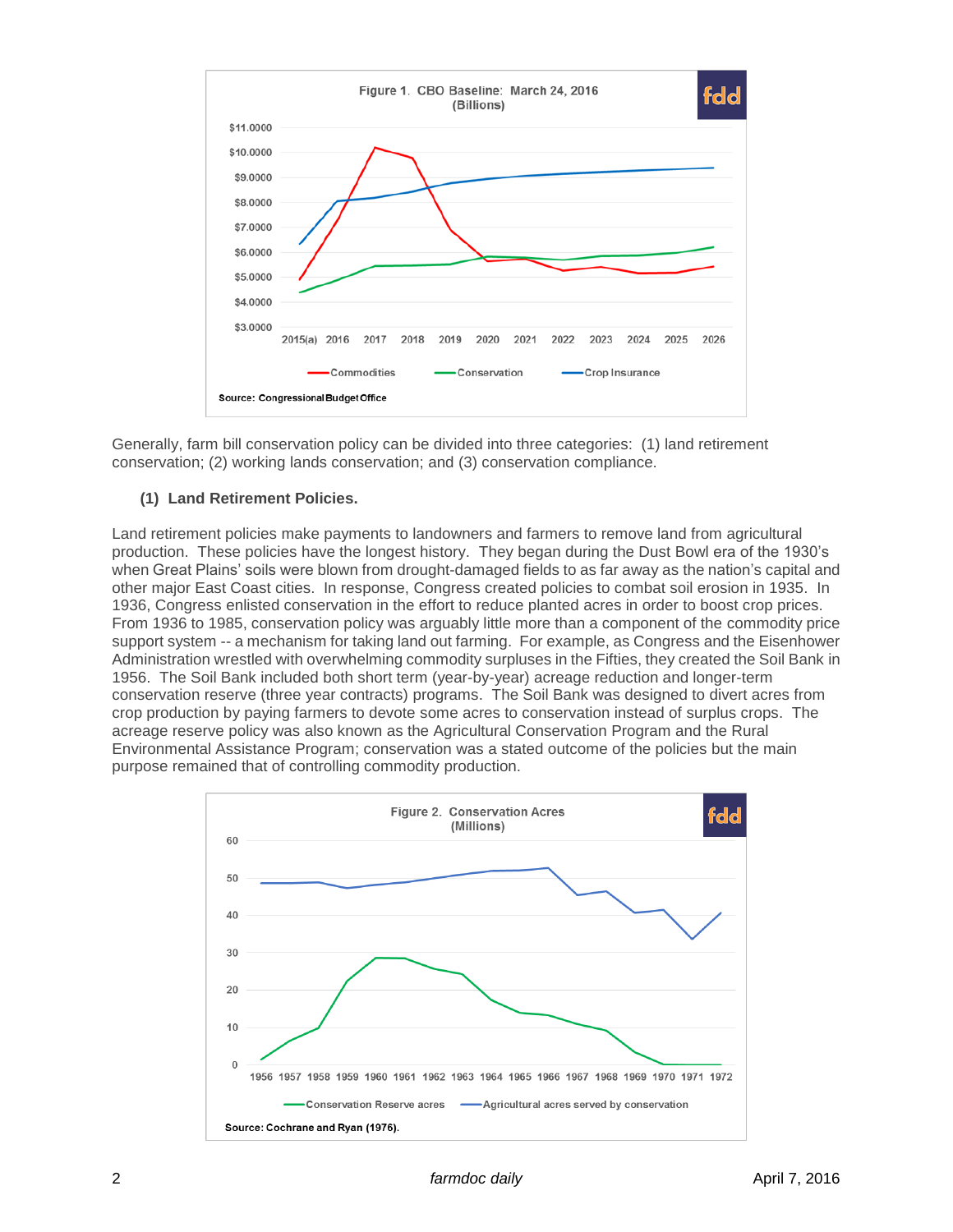The Food Security Act of 1985 created a specific conservation title and the modern version of the Conservation Reserve Program (CRP). CRP uses long-term (10 to 15 years) contracts to retire highly-erodible and other environmentally-sensitive lands from production in order to "conserve and improve the soil, water, and wildlife resources" (16 U.S.C. §3831). It initially put over 36 million acres into retirement. The 2014 Farm Bill continued the CRP but stepped down the acres that could be enrolled from 27.5 million acres in 2014 to 24 million acres in 2017 and 2018. Other land retirement policies involve easements to protect and restore wetlands and grasslands or to protect farmland under pressure from development and keep it in farming. For wetlands and grasslands, the Agricultural Conservation Easement Program (ACEP) helps purchase permanent (or 30-year) property interests that remove portions of farmland out of production and into conserving uses. The Farm Bill provides for basic program parameters and an annual amount of mandatory funding between \$400 and \$500 million the first four years and \$250 million in 2018. By 2012, Wetlands Reserve Program held 2.5 million acres in easements nationwide (see, Chief David White [testimony\)](http://www.agriculture.senate.gov/download/testimony/chief-white-testimony-2-28-12) and NRCS [reported](http://www.nrcs.usda.gov/Internet/NRCS_RCA/reports/srpt_cp_acep.html) enrolling nearly 144,000 acres in all easements in 2014.

## **(2) Working Lands Policies.**

Working lands conservation programs integrate conservation practices with farming instead of removing land from production. The main working lands programs are the Environmental Quality Incentives Program (EQIP), the Conservation Stewardship Program (CSP). As discussed in part 1 of this series, the 2014 Farm Bill also created the Regional Conservation Partnership Program (RCPP) (see, *farmdoc daily*[, February 25,](http://farmdocdaily.illinois.edu/2016/02/dead-zones-drinking-water-part1.html)  [2016;](http://farmdocdaily.illinois.edu/2016/02/dead-zones-drinking-water-part1.html) see also, *farmdoc daily*, [May 29, 2014\)](http://farmdocdaily.illinois.edu/2014/05/the-regional-conservation-partnership-program-in-the-farm-bill.html). RCPP works through partnership agreements between NRCS and private or public partners to implement conservation practices on a regional scale. It makes use of existing program authorities, such as EQIP, CSP and ACEP.

The Federal Agriculture Improvement and Reform Act of 1996 eliminated the traditional acreage control policies that had previously been linked to conservation efforts. Along with that change in commodity policy, Congress created EQIP to provide cost-share assistance to farmers for installing specific conservation practices on their farms. EQIP seeks to help farmers comply with or avoid regulations by "assisting producers in protecting soil, water, air, and related natural resources and meeting environmental quality criteria" (16 U.S.C. §3839aa). The 2014 Farm Bill provided \$1.65 billion per fiscal year for this program and 60 percent of the funds are reserved for livestock producers. [NRCS](http://www.nrcs.usda.gov/wps/portal/nrcs/main/national/programs/financial/eqip/) provides direct financial assistance to producers to help develop Conservation Activity Plans (CAP) that are designed to address specific land use issues. For the nutrient loss issue, [CAPs](http://www.nrcs.usda.gov/wps/portal/nrcs/detail/national/programs/financial/eqip/?cid=nrcseprd401472) exist for nutrient management plans for both livestock and plant production, as well as for drainage water management.

Congress created CSP in the Farm Security and Rural Investment Act of 2002 as the Conservation Security Program. It was revised and renamed in the Food, Conservation, and Energy Act of 2008. It was originally designed help improve both farm incomes and on-farm conservation. CSP was revised again by the 2014 Farm Bill to "encourage producers to address priority resource concerns and improve and conserve the quality and condition of natural resources in a comprehensive manner" (16 U.S.C. §3838e). A farmer is eligible to enroll in a five-year contract based on: (1) a demonstration that the farmer meets a threshold for addressing two natural resource concerns; and (2) an agreement to maintain and install or adopt additional conservation practices to address an additional natural resource concern over the five years. The goal is to reward and encourage conservation efforts across an entire farm (i.e., all land under the farmer's control), and the program is designed to grow by 10 million acres each fiscal year through 2022. Farmers cannot receive more than \$200,000 in total during 2014 through 2018. CSP also provides supplemental payments for crop rotations that conserve natural resources.

## **(3) Compliance Policies.**

In addition to creating modern conservation policy and the CRP, the Food Security Act of 1985 also created conservation compliance policy. If conservation policy is put in terms of a carrot-and-stick approach, the retirement and working lands policies are the carrots and compliance is the stick. Conservation compliance determines a farmer's eligibility for Federal assistance. Specifically, a farmer will be ineligible to receive farm bill support payments if the farmer produces a crop on highly erodible land without a conservation plan to address soil erosion. A farmer will also be ineligible for farm program payments if the farmer converts a wetland to production or produces a crop on converted wetland. The 2014 Farm Bill extended conservation compliance to a farmer's eligibility to receive Federal assistance with the purchase of crop insurance, known as premium subsidy. Crop insurance had been subjected to conservation compliance beginning in 1985, but it was completely detached from crop insurance in 1996 (see, *farmdoc daily*, May [1, 2015\)](http://farmdocdaily.illinois.edu/2015/05/reviewing-usda-revised-conservation.html).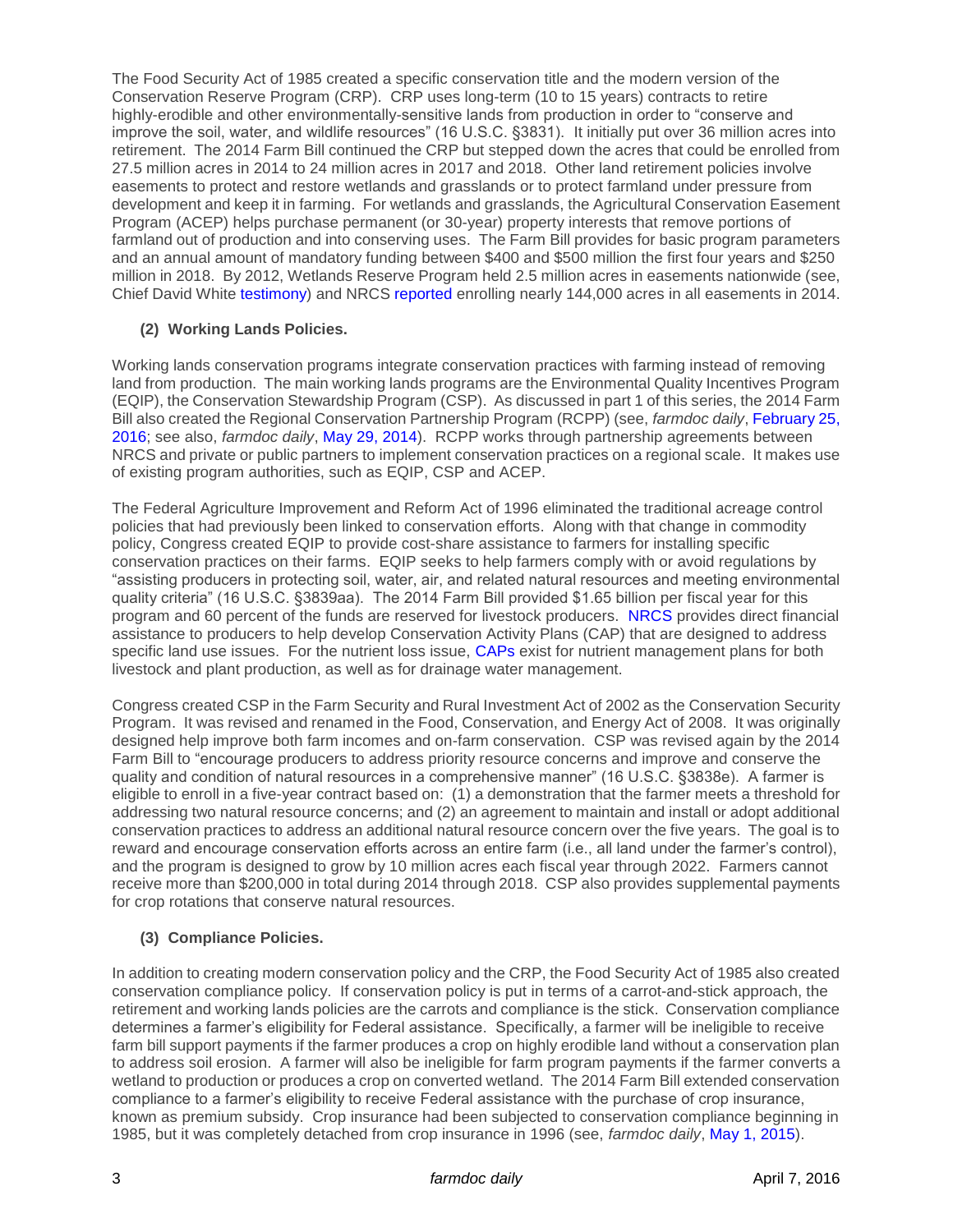## **Conclusion**

As discussed above, there are multiple trends at work in farm bill conservation policy relevant to the nutrient loss reduction efforts. The first is the growing importance of conservation policies in the overall farm assistance portfolio, as indicated in figure 1 above. The second is the shift in conservation policy towards working lands programs (EQIP and CSP) and away from retirement polices (CRP and ACEP), as indicated in figure 3 below.



The trend towards working lands conservation efforts shows up even more clearly in the cumulative acres served by the programs. USDA calculates the cumulative acres enrolled in the annual budget reporting process:



This is not the whole story, however. CRP contracts run 10 to 15 years and are subject to renewal while CSP contracts run for 5 years with the opportunity to renew for an additional five years. These numbers also do not indicate the number of acres that farmers wanted to enroll but were unable to due to backlogs or insufficient funding. It also does not provide an indication as to the scope of the acres necessary to address